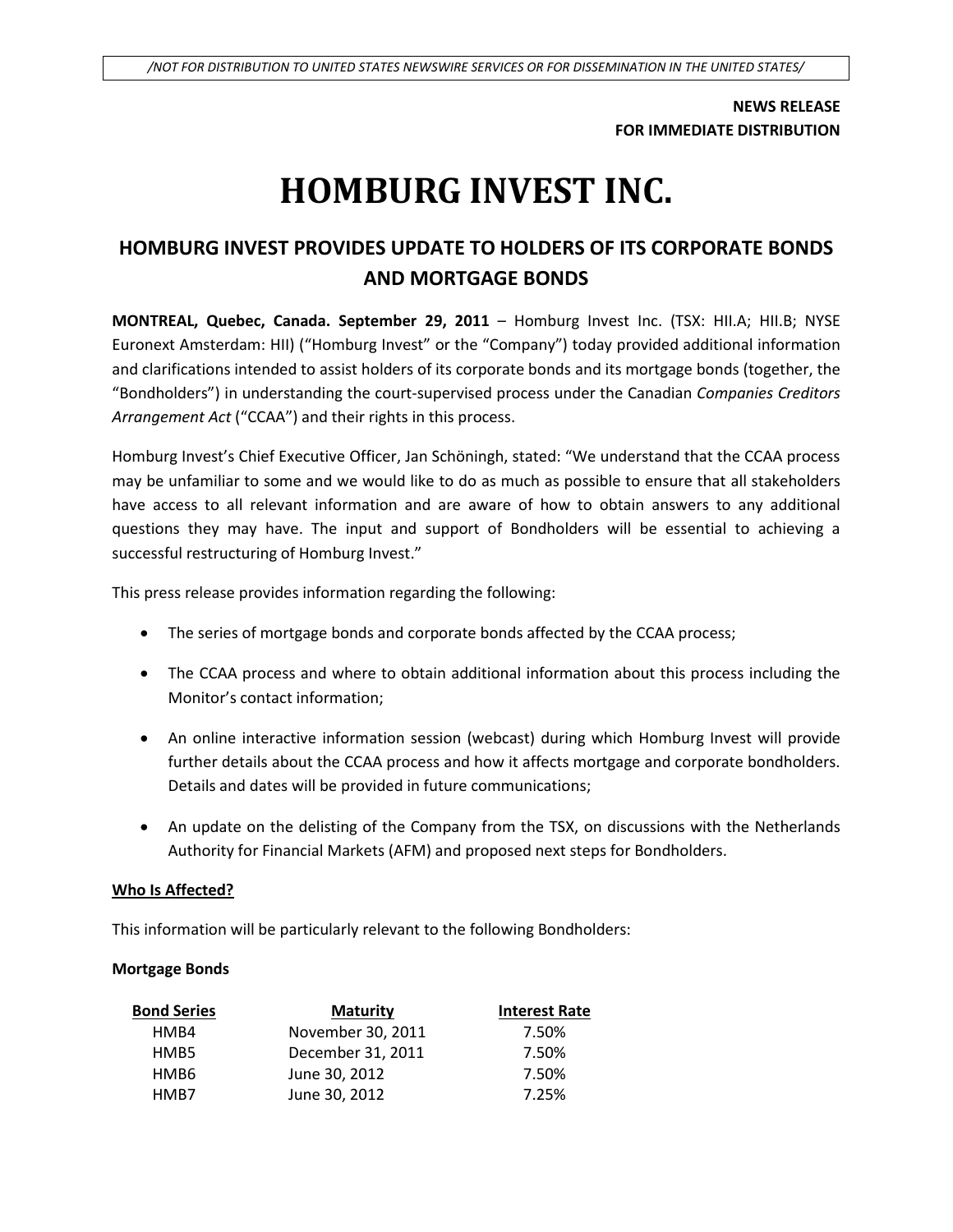# **Corporate non-asset backed Bonds**

| <b>Bond Series</b> | <b>Maturity</b>   | <b>Interest Rate</b> |
|--------------------|-------------------|----------------------|
| HB8                | May 31, 2013      | 7.00%                |
| H <sub>R</sub> 9   | October 31, 2013  | 7.00%                |
| <b>HB10</b>        | February 15, 2014 | 7.25%                |
| <b>HR11</b>        | January 15, 2015  | 7.25%                |

# **What is "CCAA"?**

The *Companies' Creditors Arrangement Act* (CCAA) is a Canadian law which provides a framework allowing corporations in financial difficulty to restructure their business and financial affairs while maintaining operations. The main goal of CCAA proceedings is ensuring a successful restructuring that is in the best interest of Homburg Invest's creditors, including the Bondholders. It is not a bankruptcy proceeding.

The court-ordered protection under the CCAA process is frequently used by Canadian issuers in financial difficulty. Companies who seek CCAA protection regularly emerge from this process having successfully restructured their business. CCAA protection allows Homburg Invest time to develop a restructuring plan that maximizes the benefit to its creditors including its largest groups of creditors, the Bondholders.

The CCAA process is carried out under the supervision of the Superior Court, which appoints a Monitor to oversee proceedings. Samson Bélair / Deloitte & Touche Inc. ("Deloitte & Touche") is the independent, Court-appointed Monitor that will oversee Homburg Invest proceedings under the CCAA. The Monitor provides oversight of Homburg Invest's business and assists the Company in preparing its restructuring plan; the Monitor provides updates on the progress of Homburg Invest's restructuring plan to the court and to creditors, including Bondholders. Deloitte & Touche will post all Court applications and orders as well as a copy of its reports to the Court and its contact information on its website at the following address: [http://www.deloitte.com/ca/homburg-invest.](http://www.deloitte.com/ca/homburg-invest)

Homburg Invest is hopeful to complete the CCAA process during the next few months and is looking forward to developing a restructuring plan with active support from the Bondholders or their chosen representatives.

Once a restructuring plan is completed, it will be submitted to Bondholders for approval. Under the CCAA, shareholders are not entitled to vote in respect of the restructuring plan.

Homburg Invest launched a website with additional information about the CCAA process on September 12. As previously announced, the address of this new website is: [www.homburginvestinformation.ca](http://www.homburginvestinformation.ca/) or [www.homburginvestinformatie.nl.](http://www.homburginvestinformatie.nl/) There is also a toll-free information line that Dutch residents may call to receive additional information about the CCAA process. **The toll-free number for this information line is: 0800 023 0323**.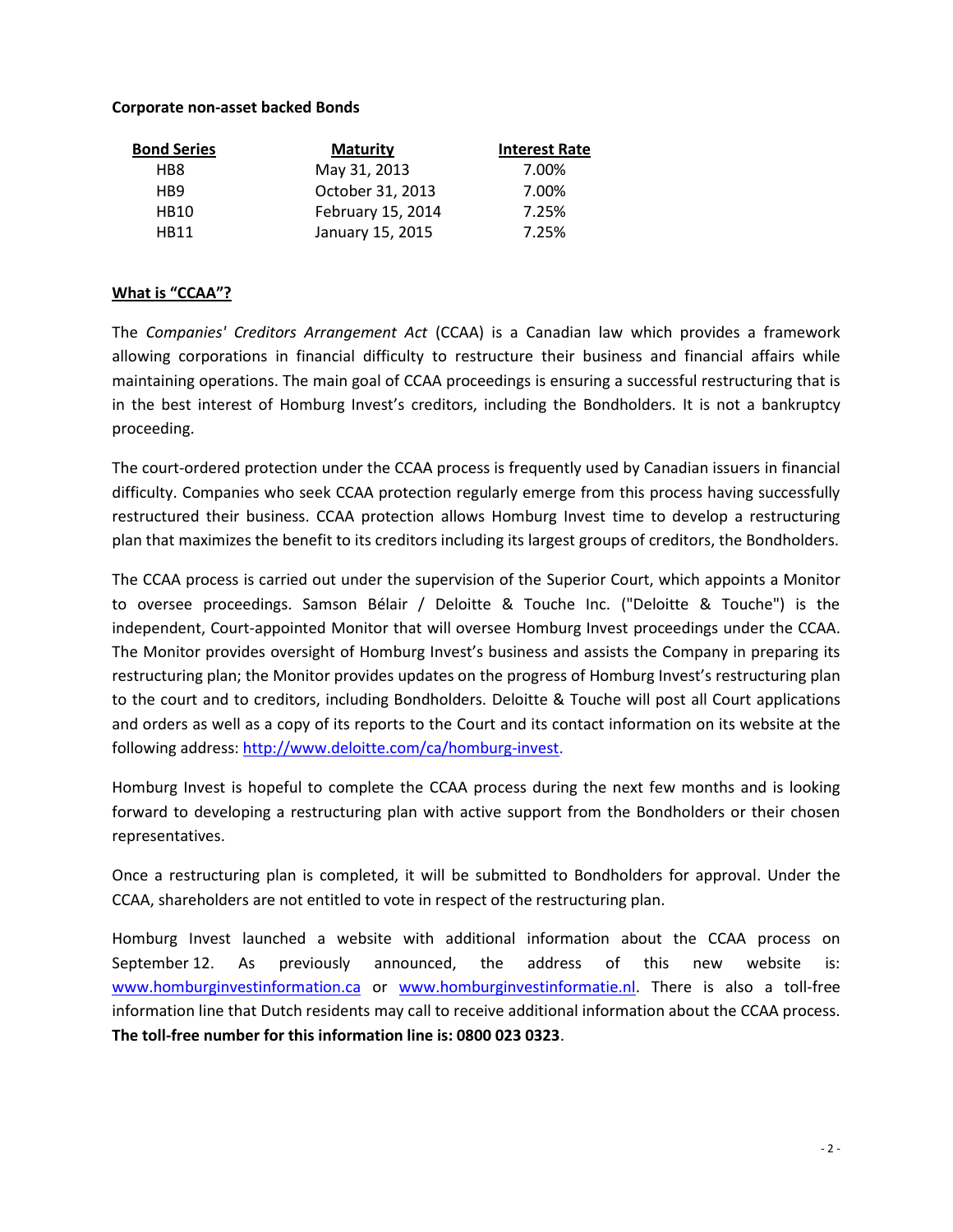#### **Information Session - WEBCAST**

Moving forward, Homburg Invest is now planning to hold an online information session to provide further details about the CCAA process and how it affects mortgage and corporate bond holders. Viewers of the webcast will be able to submit their written questions to the panellists, who will include Jan Schöningh, Chief Executive Officer of Homburg Invest, the Company's legal counsel and a representative of Deloitte & Touche (the Court-appointed Monitor). Details of the information session will be communicated when dates are confirmed.

In the meantime, Homburg Invest invites interested participants to submit their questions prior to the webcast session using the contact form that can be found at **[www.homburginvestinformation.ca](http://www.homburginvestinformation.ca/)** under the contact page. Please indicate "webcast" in the first line of the message and questions will be submitted for the online session.

Any questions not answered online will be answered by email in the days following the webcast. The webcast will be recorded and made available on the information website (**www.homburginvestinformation.ca** or **www.homburginvestinformatie.nl**) following the live broadcast.

# **Delisting of the Company's securities on TSX**

Homburg Invest has also been advised that the Continued Listings Committee of the Toronto Stock Exchange ("TSX") has determined to delist the Company's securities effective at the close of market on October 20, 2011. The delisting was imposed for failure by the Company to meet the continued listing requirements of TSX relating to the initiation of insolvency proceedings and the Company's financial condition, as is standard in the context of a CCAA filing. Trading in the Company's securities on the TSX is currently suspended and will remain suspended until the securities are delisted. After delisting, the Company will nevertheless remain a reporting issuer in Canada, subject to continuous disclosure obligations of public companies.

# **Discussions with the Dutch AFM**

As previously announced, Homburg Invest has objected to the intention of the Authority for the Financial Markets in the Netherlands to withdraw Homburg Invest's licence as an investment company. Homburg Invest has now made formal written submissions to the AFM requesting that the AFM reconsider its proposal to revoke Homburg Invest's licence. Homburg Invest has emphasized that maintaining Homburg Invest's licence will allow it to consider the widest number of potential alternatives for creditors, including Bondholders, as part of the restructuring process. Maintaining the licence is important in that it would allow Homburg Invest to issue new equity in the Netherlands as part of the restructuring process. The Monitor is supporting Homburg Invest's initiatives in this regard.

# **Next Steps for Bondholders**

Given their importance to the restructuring process, Homburg Invest encourages Bondholders to attend the online information session, to submit written questions, and to consult any court filings and other relevant information through the Monitor's website. Bondholders who wish to receive information directly about the online information session or ask questions about the Company or the CCAA process